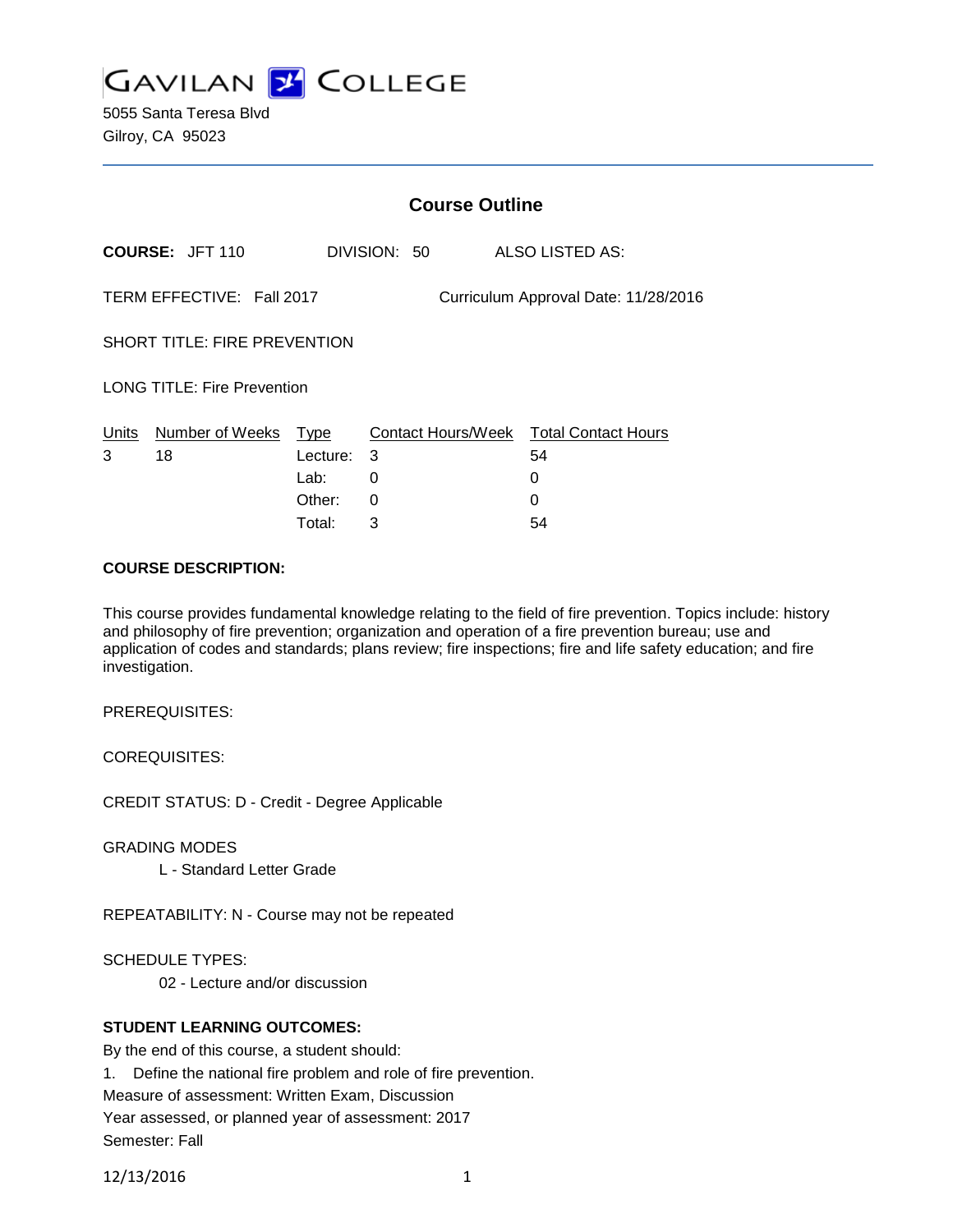2. Describe Federal, State and local laws, rules, regulations, and codes and identify those relevant to fire prevention of the authority having jurisdiction.

Measure of assessment: Written Exam

Year assessed, or planned year of assessment: 2017

Semester: Fall

3. Identify and describe the standards for professional qualifications for Fire Marshal, Plans Examiner, Fire Inspector, Fire and Life Safety Educator, and Fire Investigator.

Measure of assessment: Written Exam, Discussion

Year assessed, or planned year of assessment: 2017

Semester: Fall

#### **CONTENT, STUDENT PERFORMANCE OBJECTIVES, OUT-OF-CLASS ASSIGNMENTS**

Curriculum Approval Date: 11/28/2016

I. National Fire Problem and Role of Fire Prevention

- A. Definition
- B. Historical Overview
- C. Data Analysis/GIS
- D. Current Trends of Fire Prevention
- II. Fire Prevention Organizations and Associations
- A. Public--Federal, State and Local
- B. Private--International, National and Regional
- III. Laws, Rules, Regulations and Codes
- A. Definitions
- B. Applicability
- C. Interrelationship
- D. Limitations
- IV. Fire Prevention Bureau Functions
- A. Data Collection and Analysis
- B. Plans Review
- C. Fire Inspections
- D. Fire and Life Safety Education
- E. Fire Investigations
- V. Tools and Equipment
- A. Data Collection and Analysis
- B. Plans Review
- C. Fire Inspections
- D. Fire and Life Safety Education
- E. Fire Investigations
- VI. Roles and Responsibilities of Fire Prevention Personnel
- A. Data Collection and Analysis
- B. Code Development and Interpretation
- C. Training and Education
- D. Enforcement
- E. Management
- VII. Professional Certification
- A. Categories and Levels
- B. Local
- C. State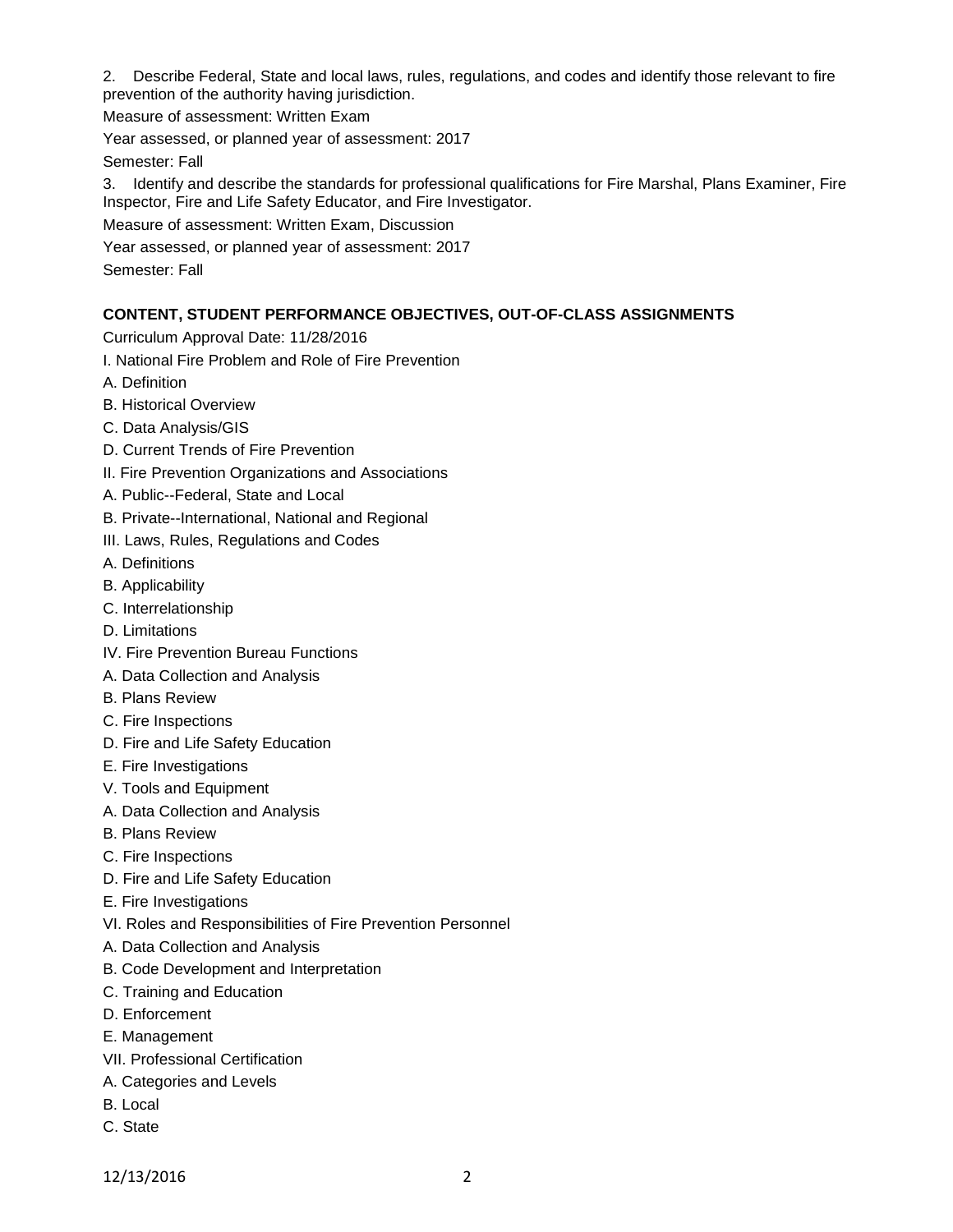- D. National VIII. Professional Development A. National Fire Prevention Development Model B. Training and Education
- C. Certification Systems

# **METHODS OF INSTRUCTION:**

Lecture Discussion Audio/Visual Aid

# **METHODS OF EVALUATION:**

Writing assignments Percent of total grade: 30.00 % Written Homework Assignments Objective examinations Percent of total grade: 70.00 % Quizzes, Exam

# **OUT OF CLASS ASSIGNMENTS:**

Required Outside Hours: Assignment Description: Read class text Required Outside Hours: Assignment Description: Written assignment regarding the role of fire prevention.

# **REPRESENTATIVE TEXTBOOKS:**

Required Representative Textbooks David Diamantes. Principles of Fire Prevention. Jones and Bartlett,2014. ISBN: 9781284041866 Reading Level of Text, Grade: 12 Verified by: Doug Achterman

#### **ARTICULATION and CERTIFICATE INFORMATION**

Associate Degree: CSU GE: IGETC: CSU TRANSFER: Transferable CSU, effective 201770 UC TRANSFER: Not Transferable

#### **SUPPLEMENTAL DATA:**

Basic Skills: N Classification: Y Noncredit Category: Y Cooperative Education: Program Status: 1 Program Applicable Special Class Status: N CAN: CAN Sequence:

12/13/2016 3